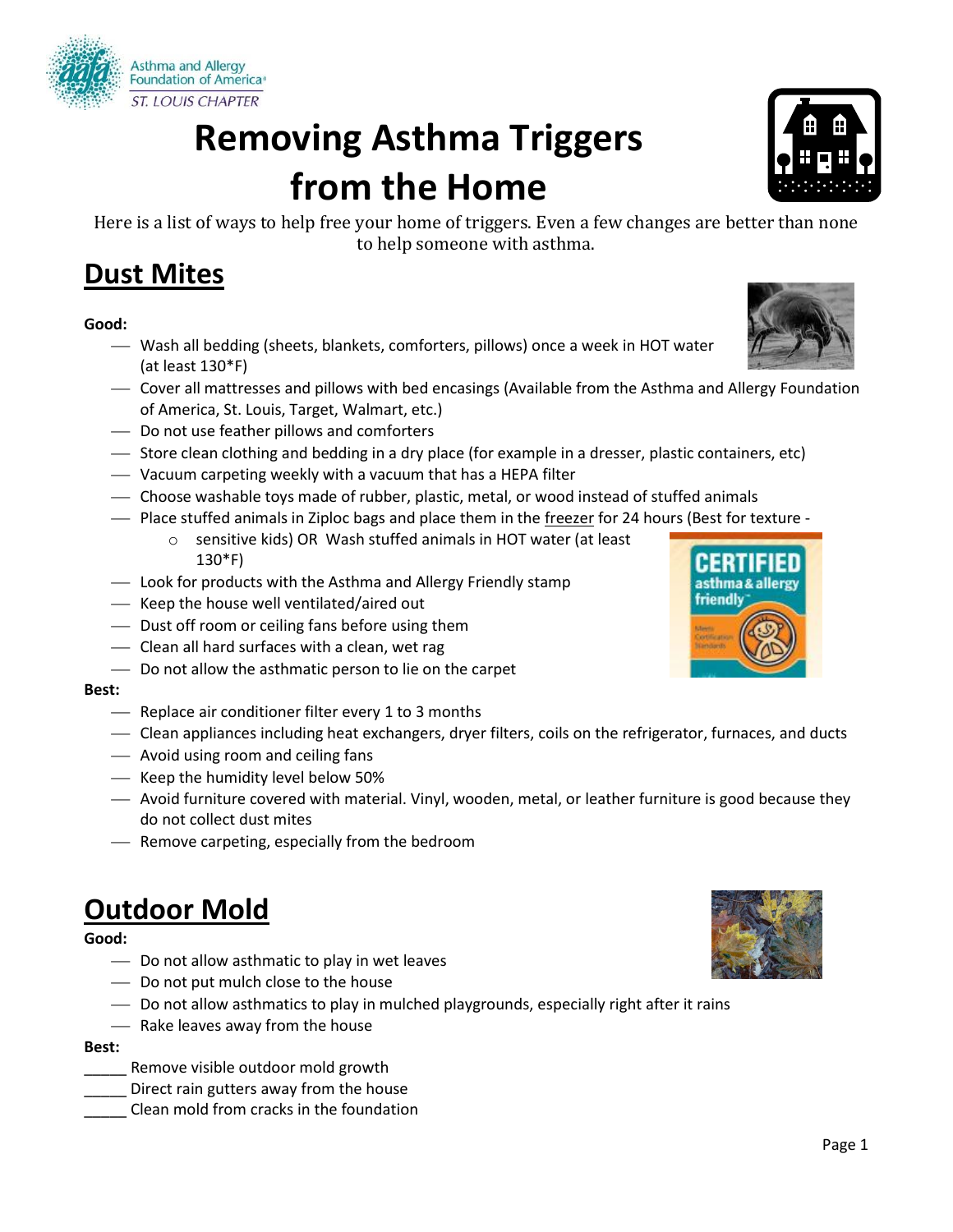

# **Indoor Mold**

#### **Good:**



- Look in the bathrooms, kitchen (including refrigerator pans), laundry room, attic, crawl spaces, and basement for leaks, dampness, and excess water
	- Keep the bathroom, kitchen, and laundry room well ventilated/aired out
- Look for brownish/yellowish/blackish spots in the bathrooms, kitchen, laundry room, attic, crawl spaces, and basement
	- $\circ$  Clean all surfaces that may have mold on them (1/4 cup of bleach + 1 gallon of water OR hydrogen peroxide)
- Check windowsills and panes, garbage pails, houseplant soil, wallpaper, carpets, rugs, firewood, and old books for mold or mildew
- $-$  Dry off the shower walls and bathroom floor after bathing
	- o Weekly, clean and dry shower stalls, shower curtains, bath mats, soap dishes, tubs, bathroom fans, tiles, toilets, kitchen and bathroom sinks, plumbing fixtures, floors and walls
- Empty garbage and recycling cans daily
	- o Throw out stale food
	- o Clean garbage and recycling cans weekly
- Air out closets
- Dry out wet shoes
	- o Never place damp or wet clothes in a laundry hamper
- Check for bubbling paint or wall paper
- Do not have fish tanks
- Get rid of plants that are inside
- Contact Legal Services of Eastern Missouri to help with reporting large mold problems to the landlord

#### **Legal Services of Eastern Missouri**

4232 Forest Park Avenue St. Louis, Missouri 63108 Phone: (314) 534-4200 Phone: (800) 444-0514 http://www.lsem.org/

#### **Best:**

- Wash and grout bathroom tiles
- Waterproof cement floors
- Keep the humidity below 50%
- In rooms that become damp, use a paint with additives that block mold formation
- $\overline{\phantom{a}}$  Dry clean carpets instead of steam cleaning them
- Get rid of any carpeting in the bathrooms, bedrooms, and carpeting on cement slab floors

# **Cold Air**

 Wear a scarf to loosely cover mouth and nose to warm up the air before it enters the lungs

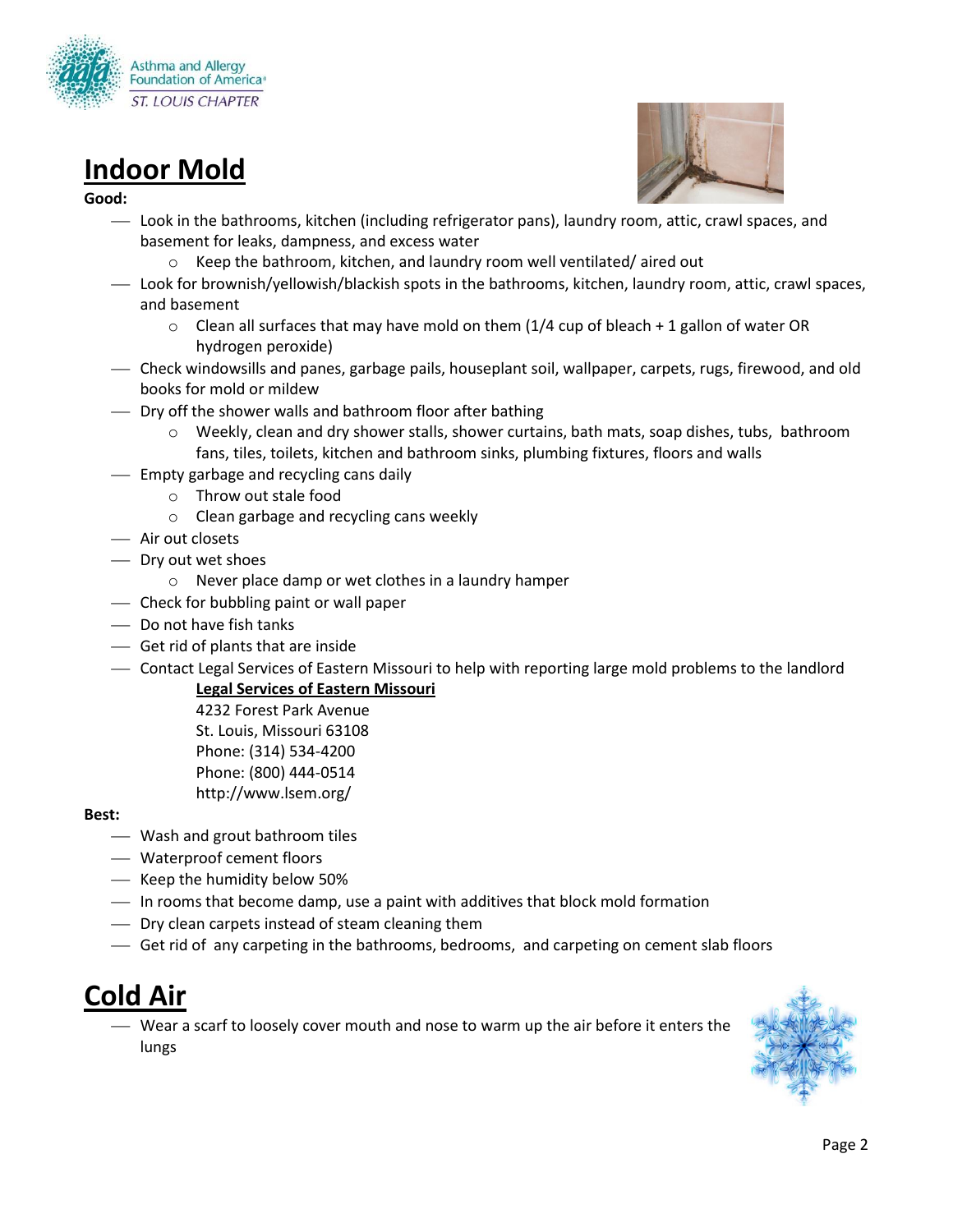

### **Cockroaches**

**Good:** 

- Keep food in one or two areas of the house only
	- o Clean up right after making food
	- o Wash and dry dirty dishes right after meals
	- o Keep your kitchen clean and free of leftover food or food pieces on the counters and floors
- Do not leave pet food out overnight
	- o Keep pet food covered in airtight plastic containers
- $\equiv$  Keep lids on the garbage and recycling containers
	- $\circ$  Do not let newspapers, paper grocery bags, and cardboard boxes collect in the house
- Use roach traps and boric acid in places where there are cockroaches instead of using pesticide sprays
	- $\circ$  If you still cannot get rid of cockroaches, call an exterminator to get rid of cockroaches when the asthmatic is not present

#### **Best:**

- $-$  Fix cracks and holes in the foundation, plumbing, walls, and windows
- Fix leaky faucets and pipes
- Wrap pipes with insulation if moisture forms on the pipes

### **Animal Dander**

#### **Good:**

- Keep pets out of the bedroom
	- o Do not allow pets to sleep in the asthmatic's bed
- $-$  Keep pets off of carpeting and upholstered furniture
- Wash your pet about once a week (soap isn't necessary every time)
	- o Brush the pet weekly while the asthmatic is not around

#### **Best:**

- Do not have pets with fur or feathers (dogs, cats, birds, hamsters, guinea pigs, etc.)
- $-$  Keep pets outside as much as possible
- Replace carpets with hardwood or linoleum floors
- Use a HEPA air filter. Clean the filters regularly

### **Strong Odors**

#### **Good:**

- $\sim$  Open the windows and turn on fans to ventilate fumes
- Use non-spray air fresheners
	- o Use solid air fresheners
- Use cleaning wipes instead of cleaning sprays
	- o Use natural cleaning products
	- o Use baking soda + water **OR** vinegar + water as a household cleaner
- Clean when the asthmatic is not home and ventilate/air out the area well
- Burn only firewood in fireplaces, no charcoal
	- $\circ$  Make sure the damper is open and that the chimney is cleaned regularly when using a fireplace